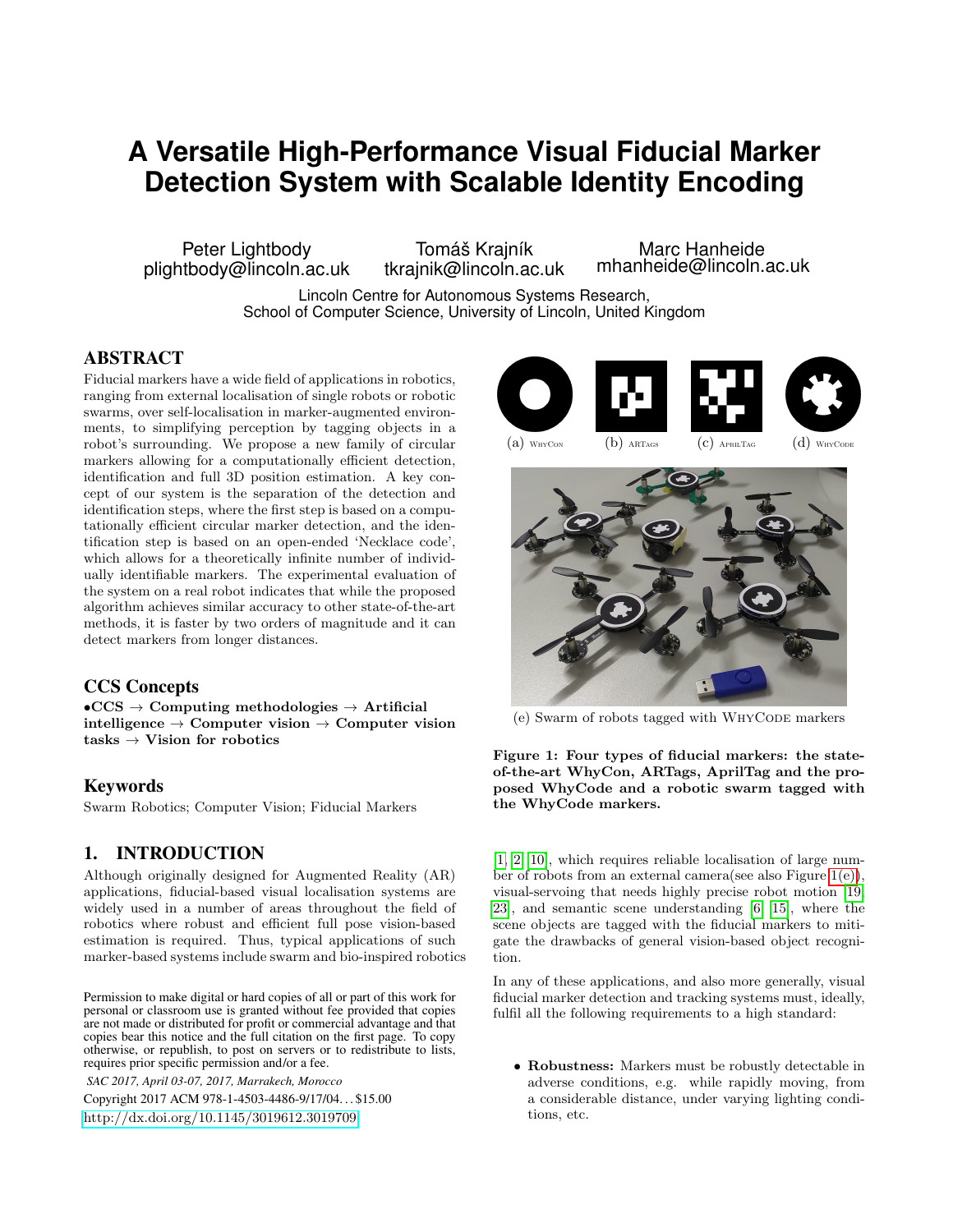- Distinguishability: In most applications, a single marker is not enough, either because several robots are to be tracked in parallel, or several objects or features in the environment need to be identified simultaneously. Thus, markers need to be both robustly identifiable and distinguishable to the vision system. The number of markers required, however, varies considerably from application to application. The marker tracking method must, therefore, be able to scale accordingly to the requirements imposed by the specific application or scenario.
- Economic Feasibility: Markers should ideally be affordable and easy to produce in large quantities, whilst also using cheap and readily available sensor(s). Hence, fiducial makers are often printed on paper and detected with standard RGB or grey-scale cameras. This, together with freely-available, open-source software, makes them customisable, minimising the burden for developers and researchers alike.
- Precision: The purpose of fiducial markers is to provide a precise position, and most often also an orientation, in 3D space. Accordingly, most markers often have properties that allow the estimation of their 6 degrees of freedom (DoF) pose, while still being planar.

In this paper, we propose a novel marker system that can generate suitable markers that can easily be printed on paper and an integrated software component that addresses the above requirements to a very high standard. In this work, we extend an open-source detection system for circular markers called WhyCon [\[11\]](#page-6-7) by adding a novel encoding system based on the concept of Binary Necklaces [\[18\]](#page-6-8), which we shall refer to as WHYCODE. Necklaces are a mathematical concept of combinatorics providing a generator for rotation invariant, uniquely identifiable patterns that can scale to a theoretically infinite number of individual markers, similar to the one shown in Fig. [1\(d\).](#page-0-1) The resulting markers are robustly and efficiently detectable in the environment and at the same time allow for discrimination between individual markers using the Necklace coding. With our extension of the original system we now present a 6-DoF fiducial marker system. The performance of the proposed system is demonstrated through a range of experiments which compare the new WHYCODE method against the frequently used ARTags and AprilTag fiducial marker detection systems.

## 2. RELATED WORK

As discussed above, the need for vision based markers within robotics is evident. To meet this demand, several markerbased tracking and identification methods have been developed. Many of the markers commonly used within this area are designed to store large amounts of information, one such example being a QR code. This marker consists of a twodimensional matrix barcode which encodes data in a pattern of black and white squares. In-built error correction codes allow the information to be correctly read, even if the marker is partly damaged, although these characteristics do restrict the range and angles from which the codes can be read. Consequently, although there is the potential to use

such markers as part of a larger tracking system, their design makes them less suitable for tracking than both the methods discussed below and the proposed method.

Although this system utilises passive vision-based markers, a widely used approach within the field at the minute is the commercial motion capture system, ViCon [\[21\]](#page-6-9). By combining high-resolution and high-speed cameras with strong infra-red (IR) emitters, this system enables tracking with sub-millimetre precision by attaching IR reflective markers to mobile robots. Although these attributes give ViCon a solid ground truth, this approach remains a very costly system and is therefore not always an appropriate solution. This issue has, however, motivated a variety of works which propose a number of alternative low-cost tracking systems, many of which focus on passive vision-based tracking. Many of these newer methods use simple planar printable patterns which significantly lower not only the cost, but also the difficulty of use and set-up.

Another system often employed in this area is augmentedreality orientated markers, which, similarly to the proposed marker, allow additional information to be encoded such as a target ID. These systems often use the ARTag [\[7\]](#page-6-10) and ARToolKit+ [\[22\]](#page-6-11) software libraries.

The current ARTags developed from these software libraries utilise a square box fiducial marker which encodes information through the use of a large 2D black and white bar code. The real time performance of the system, coupled with its accuracy and robust nature, make it an ideal candidate for a comparison to the proposed system.

Further to this, the square marker of the APRILTAG [\[17\]](#page-6-12) system also provides a robust and reliable system which can provide the position, orientation and identity of a tag. Similarly to the proposed system, the AprilTag also stems from a lexicographic coding system [\[20\]](#page-6-13) which, although conceptually similar to the QR code mentioned above, is designed to encode far smaller data payloads. Although this system is capable of providing robust detection at both short and long range, computational simplicity is sacrificed.

Despite the success of square markers within this field of research, the use of circular markers is quickly becoming a regular occurrence in many applications. This is largely due to the need to counter the shifting of the centroid of a square marker under perspective transformation. The less expensive centroid operation for circles has led to its use in a number of systems such as  $SyRoTek$  e-learning platform [\[13\]](#page-6-14), which uses ring-shaped patterns with binary tags, and [\[23\]](#page-6-4), a planar pattern which consists of the letter 'H' surrounded by a ring. In the latter, the pattern is initially detected using adaptive thresholding and later processed for connected component labelling. In order to determine whether the marker has been correctly tracked, its geometric properties are then tested after which false matches are discarded and a Canny edge detector and ellipse fitting method are applied to the positive matches.

The ARToolKit and ARTags markers mentioned above have also been developed into another system known as ArUco [\[9\]](#page-6-15), which promotes a robust ID system which itself involves an error correction system which can handle up to 1024 individual codes. The detection process of the AR markers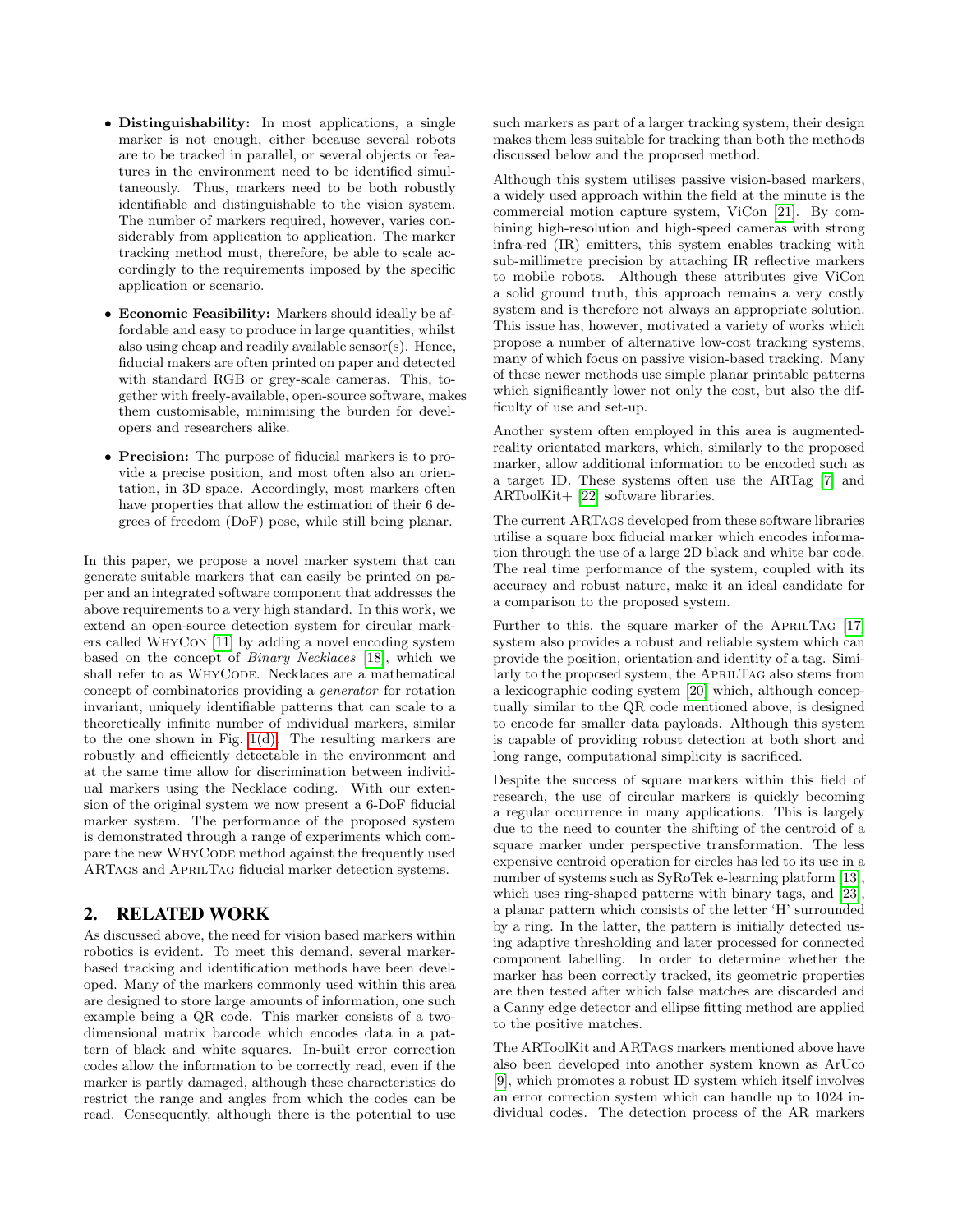used within the ArUco system combines the aforementioned adaptive thresholding step with contour extraction and code identification, thus determining the extrinsic parameters of the marker using the intrinsic camera parameters.

Finally, a system relatively similar to the proposed markers is the TRIP localisation system [\[5\]](#page-6-16), where the marker comprises a number of concentric circles broken into several angular regions and coloured either black or white. This method can distinguish between 39 patterns, a performance comparable to the 30 options available when 8 beads are used within the proposed marker. Similarly to the ArUco system mentioned above, this system appropriates an adaptive thresholding method, with the system as a whole extracting the edges of the markers and processing the edges which correspond to the circular border of the ring patterns. These detected edges are then passed through an ellipsefitting method which checks the concentricity of the ellipse. As the adaptive thresholding can be quite computationally expensive, this system can be costly in its performance, however, this disadvantage may be counteracted by the system's ability to achieve a precision of between 1% and 3% of relative error.

Although the aforementioned methods are widely considered to be the state-of-the-art methods currently existing within this field, the real-world performance and low computational cost of the proposed method makes it superior to many of the systems indicated above. The ability to expand the recognisable patterns by incorporating a greater number of segments also makes the proposed method preferable to a number of the most commonly used systems.

#### 3. MARKER LOCALISATION

The WhyCon algorithm was originally intended for computationally efficient localisation of a large number of patterns composed of concentric black and white circles of known diameter. The article [\[12\]](#page-6-17) shows that the method achieves the same precision as state-of-the-art black-and-white pattern detectors while being faster by two orders of magnitude.

To find a circular pattern, the algorithm searches the image using a combination of flood-fill techniques and on-demand thresholding. The algorithm gathers statistical data of the patterns during their segmentation, which allows for rapid rejection of false candidates. The pattern search can be initiated from any position in the image, which, when combined with tracking, typically causes the algorithm to process only the pixels that are occupied by the patterns tracked. From a computational complexity perspective, this results in a significant performance boost.

In the initial phase of the pattern detection, the image pixels are searched for a continuous segment of black pixels, which are classified by an adaptive thresholding method that ensures good robustness to adverse lighting conditions. Once a continuous segment of black pixels is found by the flood-fill method, a simple circularity test is performed. A pattern consisting of s pixels, with bounding box dimensions  $b_u$ ,  $b_v$ and inner and outer diameters  $d_i, d_o$  is considered circular if its 'roundness'  $\rho_{out}$  is smaller than a predefined value  $\rho_{max}$ ,

i.e.

<span id="page-2-0"></span>
$$
\rho_{max} > |\rho_{out}| = \left| \frac{\pi}{4s} b_u b_v \frac{d_o^2 - d_i^2}{d_o^2} - 1 \right|.
$$
 (1)

Once the black segment passes the circularity test, a new flood-fill search is initiated from its centre to locate the inner white segment. Since the inner segment is a circle, its circularity test is simpler than Equation [1:](#page-2-0)

<span id="page-2-1"></span>
$$
\rho_{max} > |\rho_{in}| = \left| \frac{\pi}{4s} b_u b_v - 1 \right|.
$$
 (2)

If the inner segment passes Equation [2,](#page-2-1) the algorithm compares positions of their centres to verify if the segments are concentric. Then the method calculates the ratio of their number of pixels and verifies if this ratio conforms to the known ratio of the black and white segments' areas.

After passing these tests, the positions of the segments' pixels  $u_i, v_i$  that were stored during the flood-fill search are used to calculate the pattern's centre  $u, v$  and covariance matrix C as follows:

<span id="page-2-2"></span>
$$
\mathbf{C} = \frac{1}{s} \sum_{i=0}^{s-1} \begin{pmatrix} u_i u_i & u_i v_i \\ u_i v_i & v_i v_i \end{pmatrix} - \begin{pmatrix} uu & uv \\ uv & vv \end{pmatrix}.
$$
 (3)

Note that  $u_i$ ,  $v_i$  are integers, and the computationally most expensive part of Equation [3](#page-2-2) is calculated using integer arithmetic. The  $u_i$ ,  $v_i$  and **C** actually represent an elliptical projection of the pattern in the image.

Then, we calculate the eigenvalues  $\lambda_0$ ,  $\lambda_1$  and eigenvectors  $v_0, v_1$  of the covariance matrix **C** and use them to determine ellipse semiaxes  $e_0$ ,  $e_1$  as follows:

<span id="page-2-3"></span>
$$
e_0 = 2\lambda_0^{\frac{1}{2}} v_0, \n e_1 = 2\lambda_1^{\frac{1}{2}} v_1.
$$
\n(4)

Knowing the length of the ellipse semiaxes, we perform a final segment test, which verifies if the number of pixels  $s$ corresponds to the area of the ellipse:

$$
\xi > |\pi e_0 e_1 / s - 1|.
$$
 (5)

The constant  $\xi$  represents a tolerance value much lower than  $\rho_{max}$ , because the ellipse dimensions  $e_0, e_1$  are obtained from the covariance matrix with sub-pixel precision. If the detected segments satisfy Equation [4,](#page-2-3) they are assumed to represent the pattern. The obtained eigenvalues and eigenvectors are then used to calculate the spatial position of the pattern.

To obtain the relative distance of the pattern, we calculate the pixel coordinates of the ellipse (co-)vertices, transform these into canonical camera coordinates using the intrinsic camera parameters that were obtained through standard camera calibration procedure. The transformed coordinates of the (co-)vertices are used to calculate the centre and axes of the ellipse in the canonical camera form. The vertices are used to calculate a conic Q such that all the ellipse points  $u', v'$  satisfy

$$
\begin{pmatrix} u' \\ v' \\ 1 \end{pmatrix}^T \mathbf{Q} \begin{pmatrix} u' \\ v' \\ 1 \end{pmatrix} = 0.
$$
 (6)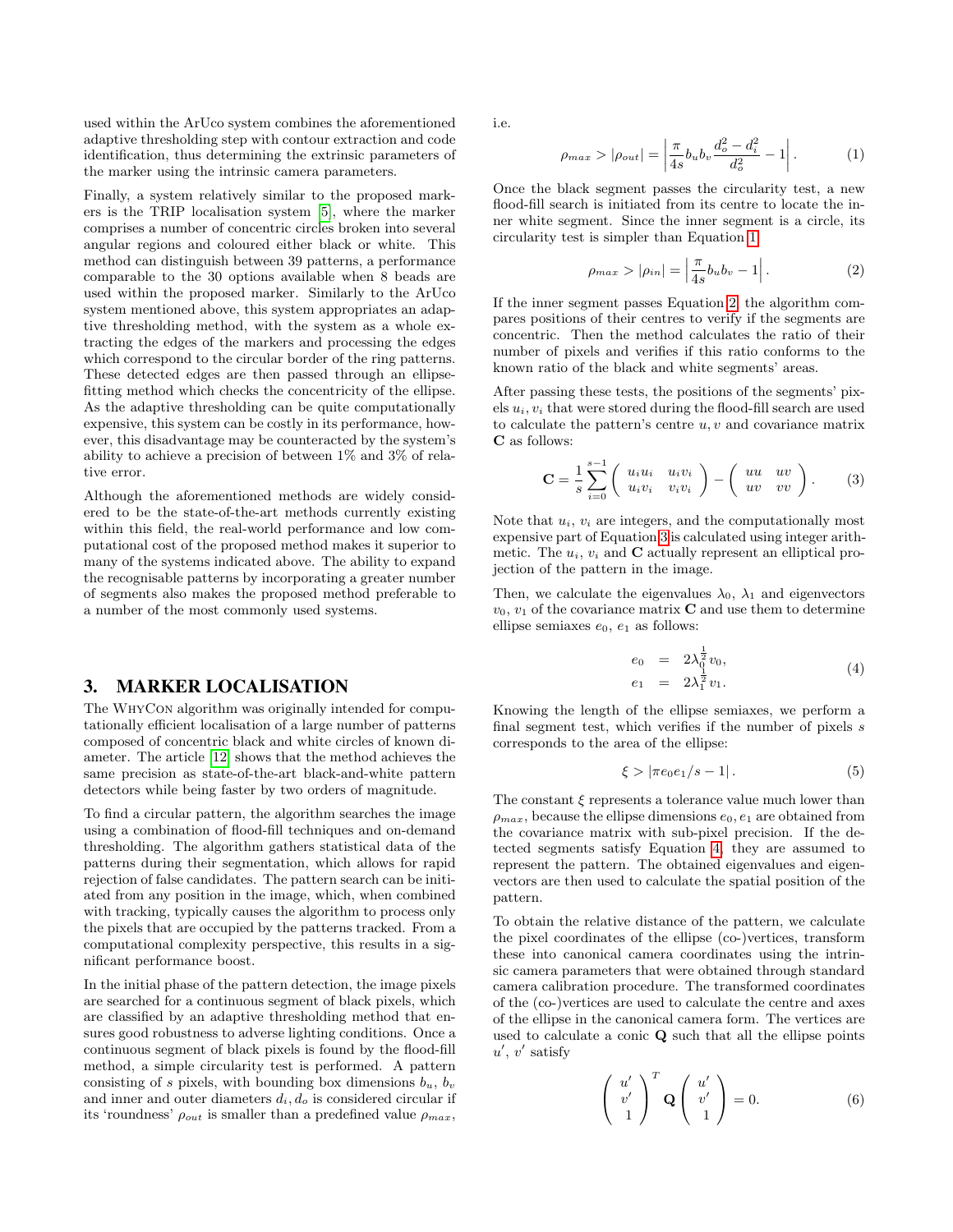Then, we calculate the eigenvalues  $\lambda_0, \lambda_1, \lambda_2$  and eigenvectors  $q_0, q_1, q_2$  of the conic **Q** and use them to obtain the spatial position of the pattern by the method presented in [\[23\]](#page-6-4):

$$
\mathbf{x} = \frac{d_o}{\sqrt{-\lambda_0 \lambda_2}} \left( s_1 q_0 \lambda_2 \sqrt{\frac{\lambda_0 - \lambda_1}{\lambda_0 - \lambda_2}} + s_2 q_2 \lambda_0 \sqrt{\frac{\lambda_1 - \lambda_2}{\lambda_0 - \lambda_2}} \right),\tag{7}
$$

where  $d_o$  is the circular pattern diameter.

In this work, we also implement a calculation of the pattern attitude. At first, we calculate the normal t by

$$
\mathbf{t} = \left(s_1 q_0 \sqrt{\frac{\lambda_0 - \lambda_1}{\lambda_0 - \lambda_2}} + s_2 q_2 \sqrt{\frac{\lambda_1 - \lambda_2}{\lambda_0 - \lambda_2}}\right).
$$
 (8)

Note that the constants  $s_1$  and  $s_2$  are undetermined signs that have to be selected so that the n points towards the camera and  $x$  is in front of it. In other words,  $s_1$  and  $s_2$  are chosen so that the inequalities:

$$
\mathbf{n}(0,0,1)^{T} < 0
$$
  

$$
\mathbf{x}(0,0,1)^{T} > 0
$$
 (9)

are satisfied. While the roll and pitch of the pattern can be expressed from the normal n, the yaw of the original circular marker can not be determined. However, the yaw can be calculated in the subsequent step, which uses the Necklace code for the pattern identification.

# 4. MARKER IDENTIFICATION

Considering our requirements outlined in the introduction, and building upon the good detection performance of the WhyCon system discussed in the previous section, our development of a new marker system focused on creating a marker which is compatible with the circular features of WhyCon, but also capable of providing a scalable encoding of IDs. The proposed encoding chosen for the Why-CODE marker was originally identified within the combinatorics field of mathematics, and currently used widely in the fields of combinatorial chemistry [\[3\]](#page-6-18) and computational biology [\[4\]](#page-6-19). These sequence patterns known as Necklaces are "lexicographically the smallest element in an equivalence class of strings under string rotation" [\[18\]](#page-6-8).

Although not currently used in the field of robotics, this encoding is a highly suitable option for the system due to its rotational invariant nature. By bit-shifting the detected sequence of code until the lowest binary value is reached, the system is able to identify a starting point regardless of the position of the code that is being detected. This ability to alter the detected code without confusing the IDs also means that the inability to identify a yaw rotation, and thus a starting point, on the circular markers is circumvented.

In addition to this benefit, the Necklace Encoding system also allows the rotation of the marker to be calculated. By adjusting the detected code by the number of times the code was bit-shifted to achieve the lowest binary value, the marker's yaw rotation in 3D space can be calculated. As the ID is encoded by bit-shifting each number to their lowest binary value, both the ID calculation and subsequent yaw rotation can both be pre-calculated to minimise computational costs. However, for this to work reliably all codes which have

rotational symmetry, must also be removed from the encoding system, as they allow for the lowest binary value to be reached from multiple start locations, which would result in ambiguity when establishing the markers' yaw. To see an example of a marker with ambiguous yaw, see the leftmost quadcopter on Figure [1\(e\).](#page-0-0)



<span id="page-3-0"></span>Figure 2: An example of how the Manchester Encoding is used with the Necklace System: The inner circle of the WhyCode marker encodes a binary string which is bit-shifted to match a Necklace code. Apart from identification, the number of bit-shifts allows us to identify the marker's rotation.

To create a system which reliability identifies the markers and preserves backward compatibility with the WhyCon marker, we encoded the Necklace-based ID into the inner circle of the tag using Manchester Encoding [\[8\]](#page-6-20). Thus, each individual bit of the Necklace code is encoded by two consecutive segments of opposite colour, as demonstrated in Figure [2.](#page-3-0) Although the use of Manchester Encoding halves the number of segments available on the marker, it allows us to calculate an identification confidence rating based on the expected number of pixels in each segment of the Necklace code.

In theory, the Necklace Encoding supports higher-than binary bases, and it would be possible to encode the marker IDs in greyscale values along the inner circle rim. However, preliminary tests showed that the edge-based Manchester Encoding is more suitable due to its robustness. This has the benefit of making the system more robust, especially when subject to various lighting condition, but does have the negative effect of only allowing binary-code sequences when encoding IDs. As a result, this restricts the encoding system and limits the number of potential IDs to:

<span id="page-3-1"></span>
$$
N = \frac{1}{n} \sum_{d=1}^{n} \varphi(d) 2^{n/d},
$$
\n(10)

where  $\varphi()$  is totient function [\[14\]](#page-6-21) and n is the Necklace code length in bits. The Equation [10](#page-3-1) is further illustrated in Table [1](#page-4-0) which shows the number of combinations valid for the proposed marker, given that the Necklace code consists of a sequence of  $n$  bits:

#### 5. EXPERIMENTS

To evaluate the performance of the proposed marker, we compared its localisation accuracy, detection range and identification reliability to state-of-the-art fiducial markers in a series of real experiments. Each of these tests used an RGB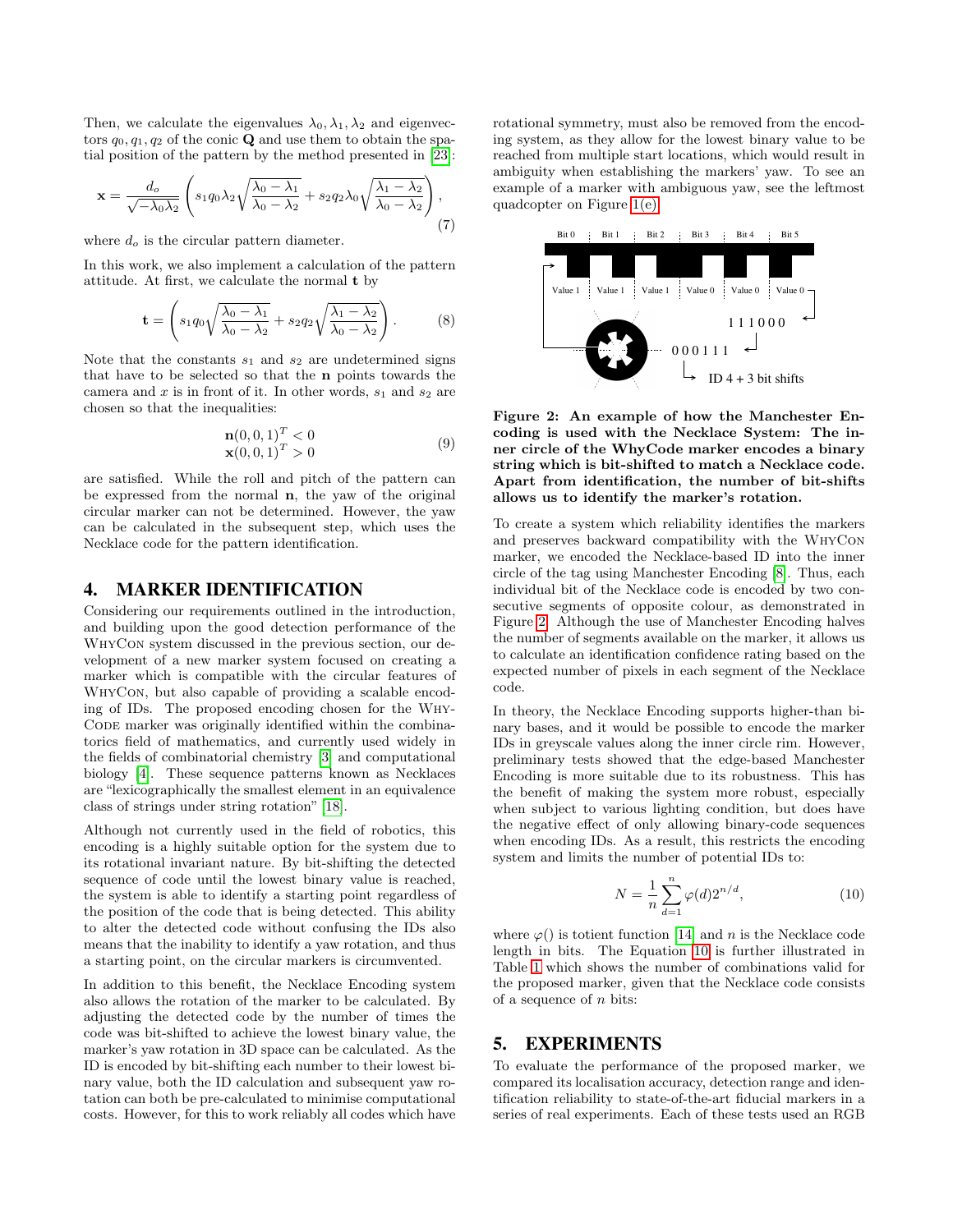<span id="page-4-0"></span>Table 1: Necklace code length in bits and corresponding number of unique marker identities

| Code length $ bit $ 4 6 8 10 12 14     |  |  |  | -16- |
|----------------------------------------|--|--|--|------|
| Unique IDs [-] 3 9 30 99 335 1161 4080 |  |  |  |      |
|                                        |  |  |  |      |

camera of an ASUS Xtion RGB-D sensor, as it corresponds with the type of sensor that is widely used on robotic platforms, providing a standard 640×480 image at 25 frames per second. This sensor was fixed to a FLIR E46-17.5 Pan Tilt Unit (PTU) which provided a ground truth for the marker position, attitude and velocity. This PTU was also mounted atop a mobile platform with a SICK s300 laser scanner. As the detectable range of the markers exceeds the range of a ASUS depth camera, the laser scanner with a range of up to 30m provided a reliable distance measurement that was also used for the ground truth in some of the experiments. To allow for a fair comparison of the proposed marker against the ARTags and AprilTag, each of these markers were resized to occupy the same area of  $3.817 \text{cm}^2$ . A default calibration was also used, rather than specifically calibrating the camera, to demonstrate the system's performance in standard circumstances.

#### 5.1 Detection and identification range

The first test aimed to evaluate the effect that distance had on the performance of the system. The markers were affixed to the wall at a height equal to that of the camera. The mobile platform was then programmed to move backwards from a distance of 0.2 metres until the platform reached a distance of 7 metres from the wall. The movement occurred at a constant speed of 0.02 metres per second, which was selected in order to ensure that motion blur was not a factor.

<span id="page-4-1"></span>Table 2: Maximum distances at which the markers were consistently detected and identified [m]

|                |                          |     | WHYCON APRILTAG WHYCODE ARTAGS |      |
|----------------|--------------------------|-----|--------------------------------|------|
| Detection      | -54                      | 2.1 | 4.9                            | -3.4 |
| Identification | $\overline{\phantom{a}}$ | 21  | 24                             | 27   |



<span id="page-4-2"></span>Figure 3: Maximum distances at which the markers were consistently detected and identified

As can be seen in Table [2](#page-4-1) and Figure [3](#page-4-2) the original WhyCon

marker has proven to achieve the longest detection range of 5.4 m. Although the WHYCODE marker was almost able to achieve a similar range, the new marker started to provide incorrect IDs once the distance had surpassed 2.4 metres. Similarly to that, the ARTags were undetectable at a range of 3.5 metres or more, and their correct identification was not reliable when the distance of the marker exceeded 2.7 metres. As for the AprilTag, no incorrect IDs were reported. However, the distance at which the marker was reliably detectable was the lowest of the markers tested at only 2.1 metres.

# 5.2 Identification range vs. code length

A similar test was also conducted on the WHYCODE marker to identify how changing the number of encoding bits affects the range at which the encoding can be correctly identified. As can be seen in Figure [4](#page-4-3) using less than 8 bits for the code does not affect the range, while increasing it has a negative impact on the identification range. This corresponds with the expectation that the limiting factor of identification range is the size of the individual elements that make up the encoding pattern.



<span id="page-4-3"></span>Figure 4: Dependence of maximal identification range on the Necklace code length  $n$ . The estimate is based on a formula  $min(2.4, 200/n)$ 

## 5.3 Robustness to motion blur

This test, which was intended to analyse the effect of motion blur on the markers, involved keeping the markers stationary whilst rotating the PTU. This setup not only ensured the equal movement of all the markers, but also created a stable, continuous and repeatable experiment which represented one of the system's intended applications: mobile robotic platforms with a moving on-board camera. With the markers affixed to the wall, the camera was placed exactly 1 metre from the wall and the PTU rotated from -90 degrees to  $+90$  degrees at a constant speed. Figure [5](#page-5-0) shows the speeds that were tested during this experiment with the resulting detection and identification ratios.

These results indicate that while both WHYCODE and WHY-Con systems are less susceptible to motion blur, the April-Tag identification scheme is more robust to motion blur compared to WHYCODE.

When attempting to decode the ID, the WHYCODE marker reported a number of incorrect results at the faster motions, which is caused by the fact that the code does not employ any error detection or self-correction scheme. In contrast,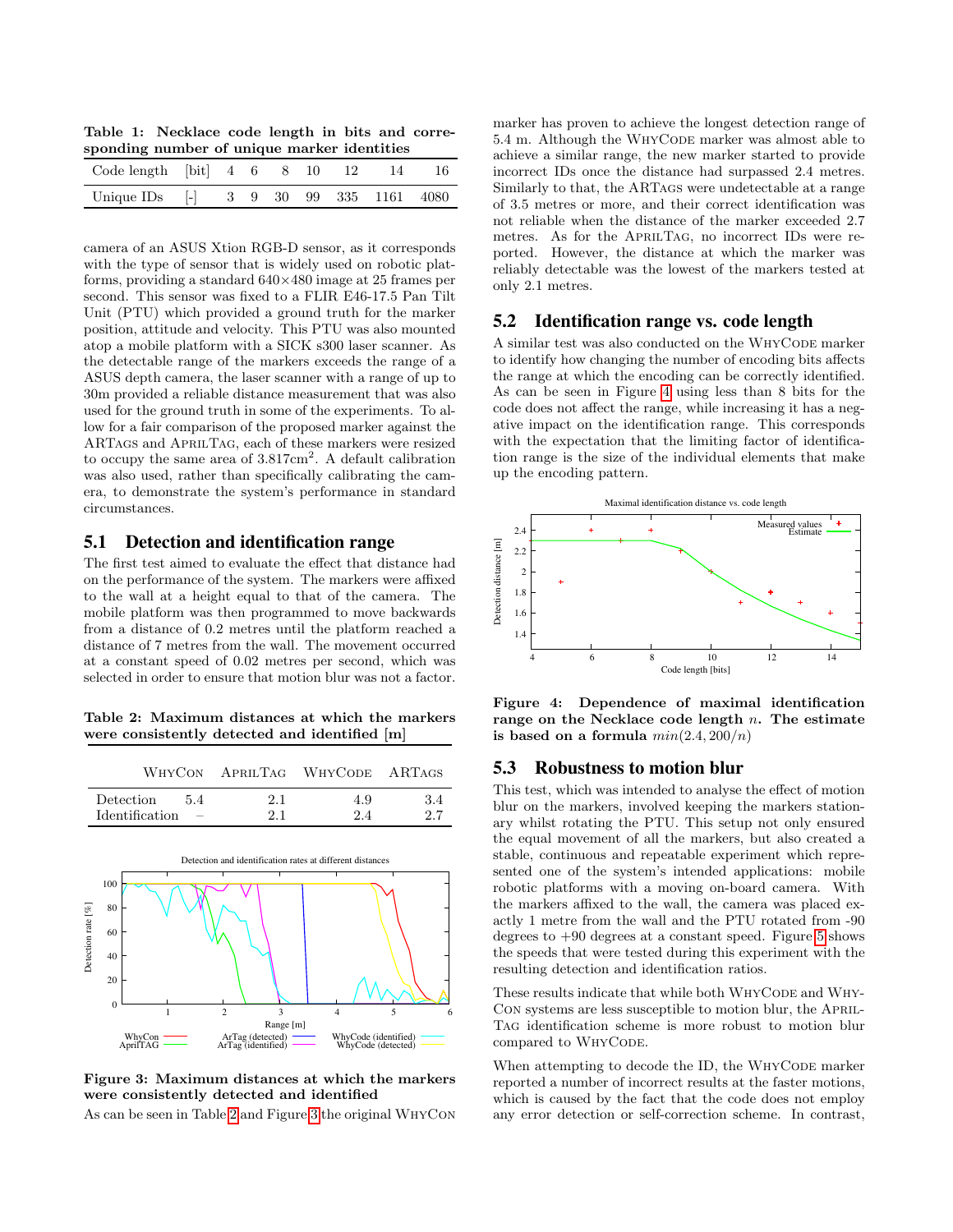

<span id="page-5-0"></span>Figure 5: The results of the Motion Blur experiment - dependence of the detection rate on the marker velocity.

the lexicographic error correcting [\[20\]](#page-6-13) used by the APRILTAG meant that no incorrect IDs were detected during our tests.

#### 5.4 Accuracy of angle estimation

Since the  $x, y, z$  position estimation is identical to the original WhyCon method [\[12\]](#page-6-17), which reports that its localisation accuracy is comparable to ARTags based markers, we tested only the accuracy of angle estimation. In contrast to the earlier experiments, the markers were this time placed on the robot's PTU which, whilst facing the free-standing stationary camera, used the pan and tilt functions to vary the angle of the markers. The recorded positions and rotations of the markers were then compared to the angle taken from the PTU. This comparison was then used to calculate an error rate for the system, see Table [3.](#page-5-1)

<span id="page-5-1"></span>Table 3: Average error of angle estimates [radians]

| WHYCON     |       | APRILTAG | <b>WHYCODE</b> | A RTAGS |  |
|------------|-------|----------|----------------|---------|--|
| Pitch/roll | 0.024 | 0.023    | 0.020          | 0.038   |  |
| Yaw        |       | 0.034    | 0.042          | 0.044   |  |

As can be seen from the above table, all markers exhibited average errors lower than 0.05 radians demonstrating that the system's ability to establish the marker's orientation was successful across all four systems. It should be noted that while the original WhyCon marker is unable to provide the yaw rotation, WHYCODE can estimate the yaw rotation with a high level of accuracy using the Necklace Encoding.

#### 5.5 Robustness to illumination changes

The last test aimed to verify the performance of the system when subjected to various lighting conditions. To achieve this, the markers were positioned next to a large window in order to utilise natural, ambient light and avoid the flickering sometimes caused by artificial light. By taking a photo every 10 seconds during the 25 minutes before and during sunrise, the markers were able to go from complete darkness to normal daytime lighting conditions. While the ARTags were detected in 64% of these images, APRILTAG, WHYCON and WHYCODE were detected in  $71\%$ ,  $72\%$ ,  $74\%$  of images

respectively. Since the slight differences in performance may be attributable to slight variations in light, we can state that all the markers demonstrated a similar robustness to variable illumination.

#### 5.6 Computational complexity

In addition to the above tests, a number of computational performance tests were conducted on each of the systems. The first of these were conducted using procedurally generated images of size 5000×5000 pixels containing over 550 randomly placed markers. This test helped to evaluate each of the systems ability to handle, not only large images, but also images which contain high number of markers and varying levels of clutter. Although WHYCON and WHYCODE took more than a second to process the first frame, each subsequent frame was then processed significantly faster. The average time to process a single frame when comparing the APRILTAG and the WHYCODE systems can be seen in Ta-ble [4,](#page-5-2) which shows the main advantage of the WHYCODE method – its computational efficiency. Table [4](#page-5-2) also shows that identification and yaw estimation step do not slow down the original WhyCon method, which is two orders of magnitude faster than the ARTags and AprilTag.

The performance boost WHYCON and WHYCODE results from the on-the-fly calculation of the detected segment statistics, which is naturally achieved by the flood-fill segmentation technique and which allows tracking without any computational overhead. Although the computational efficiency of both ARTags and AprilTag could be improved by employing some tracking scheme, it is unlikely to achieve a two-orders of magnitude speed-up.

<span id="page-5-2"></span>Table 4: Average processing time of an image with 550 markers [seconds]

| Clutter                 |                      | WHYCON APRILTAG | WHYCODE ARTAGS       |          |
|-------------------------|----------------------|-----------------|----------------------|----------|
| none<br>little<br>large | 0.06<br>0.07<br>0.07 | 3<br>16<br>15   | 0.06<br>0.07<br>0.07 | 14<br>15 |

## 6. CONCLUSION

In this paper, we present an extension to the marker used by the WhyCon tracking system. The proposed marker not only utilises a new encoding method which allows identification of each marker, but also extends the algorithm to allow the full localisation of a marker with 6 DOF. By keeping the simple roundel design, the proposed marker is not only backwards compatible with the previous system, but also maintains its sub-pixel (2D) and millimetre (3D) precision, and high computational efficiency.

The results of our study show that the WHYCODE system, despite the additional overhead of having to decode marker IDs, performed similarly to the original WhyCon system and outperformed the comparative systems in both accuracy and speed. By exceeding the high level of performance demonstrated by the AprilTag and ARTags, and at two orders of magnitude faster, the proposed system achieves